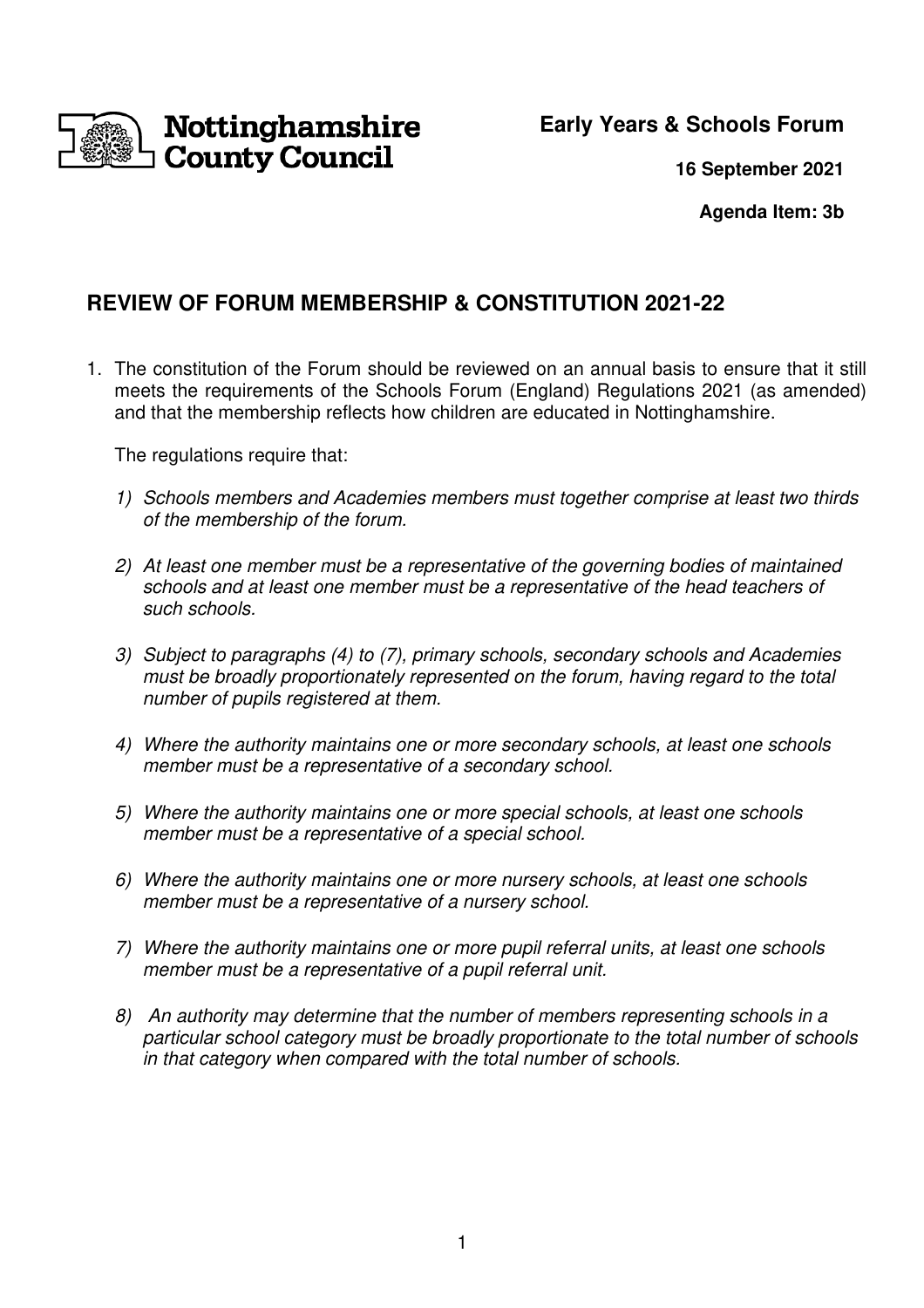2. The Early Years & Schools Forum membership was last reviewed in September 2020 in line with the Forum Constitution. The constitution is as detailed below:

School and Academy membership (based on pupil population)

- 5 maintained primary Head teachers
- 1 maintained secondary Head teacher
- 8 academy representatives
- 1 maintained special school Head Teacher
- 1 academy special school representative
- 5 governor representatives (2 maintained 2 academies and 1 special)

#### Non-school membership

- 1 FE representative from a Nottinghamshire College
- 2 PVI early years providers
- 2 Diocesan representatives (Catholic & Church of England)
- 2 Trade Union representatives (teaching & non-teaching)

### **Total membership: 28**

3. This membership was based on pupil data extracted from the October 2019 census and has now been updated to reflect the latest data from the October 2020 census in the following table:

| <b>Sector</b>          | <b>Number</b><br>οf | <b>October</b><br>2019 | $\%$ | <b>Number</b><br>οf | <b>October</b><br>2020 | %    |
|------------------------|---------------------|------------------------|------|---------------------|------------------------|------|
|                        | <b>Schools</b>      | <b>Census</b>          |      | <b>Schools</b>      | <b>Census</b>          |      |
| Primary – maintained   | 187                 | 41,764                 | 38.0 | 177                 | 39,512                 | 35.7 |
| Secondary - maintained |                     | 711                    | 0.7  |                     | 718                    | 0.6  |
| $Primary - academic$   | 94                  | 25,073                 | 22.8 | 104                 | 26,679                 | 24.1 |
| Secondary - academy    | 44                  | 42,325                 | 38.5 | 44                  | 43,841                 | 39.6 |
|                        | 326                 | 109,873                | 100  | 326                 | 110,750                | 100  |

- 4. The membership for maintained primary and academy members is based on a pupil population ratio and there has been a 2% shift in the number of pupils between these sectors, between the two census dates which does not affect the membership. It is recommended, therefore, that the membership remains the same as detailed in paragraph 2 for the academic year 2021/22.
- 5. There are currently two vacancies as shown in the table below:

| <b>Sector</b>               | <b>Current</b><br><b>Membership</b> | <b>Vacancies</b> |
|-----------------------------|-------------------------------------|------------------|
| <b>Maintained Primary</b>   |                                     |                  |
| <b>Maintained Secondary</b> |                                     |                  |
| Academy representatives     |                                     |                  |